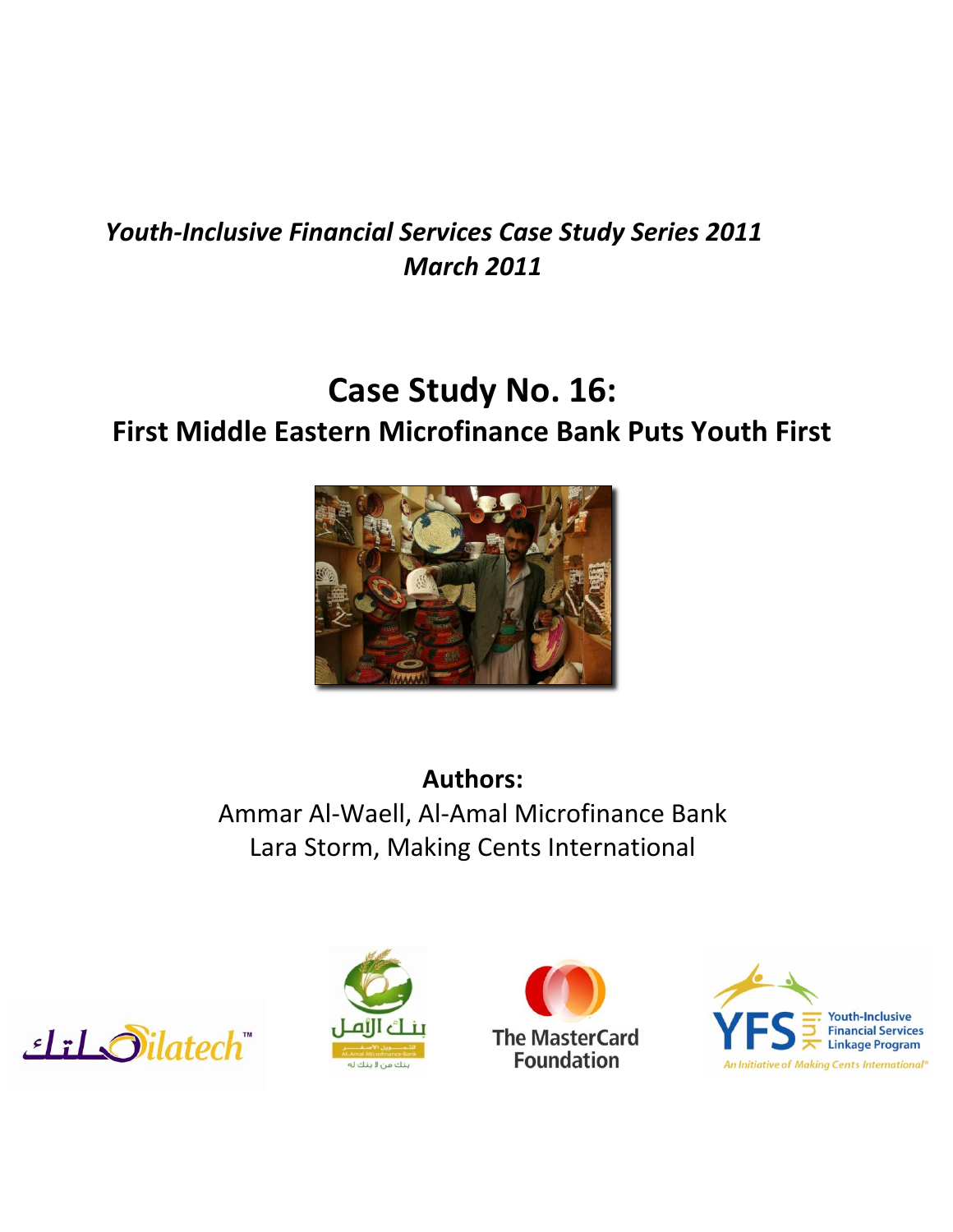### **For additional information contact:**

Making Cents International Youth-Inclusive Financial Services Linkage Program (YFS-Link) 1155  $30^{th}$  St. NW, Suite 300 Washington, DC 20007, USA

**Tel:** +1 202-783-4090 **Fax:** +1 202-783-4091 **Skype:** makingcentsinfo **Email:** yfslink@makingcents.com

**Websites:** www.yfslink.org www.makingcents.com

This case study series is part of a collaboration between Making Cents International and The MasterCard Foundation on the Youth-Inclusive Financial Services Linkage (YFS-Link) program. This strategic partnership is built on the mutual belief that given the opportunity to learn and build their human and financial assets, young people have the potential to transform their lives and improve the economic opportunities of their families and communities.

For any commercial reproduction, please obtain permission from Making Cents International.

### **Copyright © 2011 Making Cents International**

Sections of this publication may be copied or adapted without permission from Making Cents International provided that the parts copied are distributed for free or at cost - not for profit. Please credit Making Cents International and Al-Amal Microfinance Bank, Youth-Inclusive Financial Services Linkage Program Case Study No. 16, for those sections excerpted.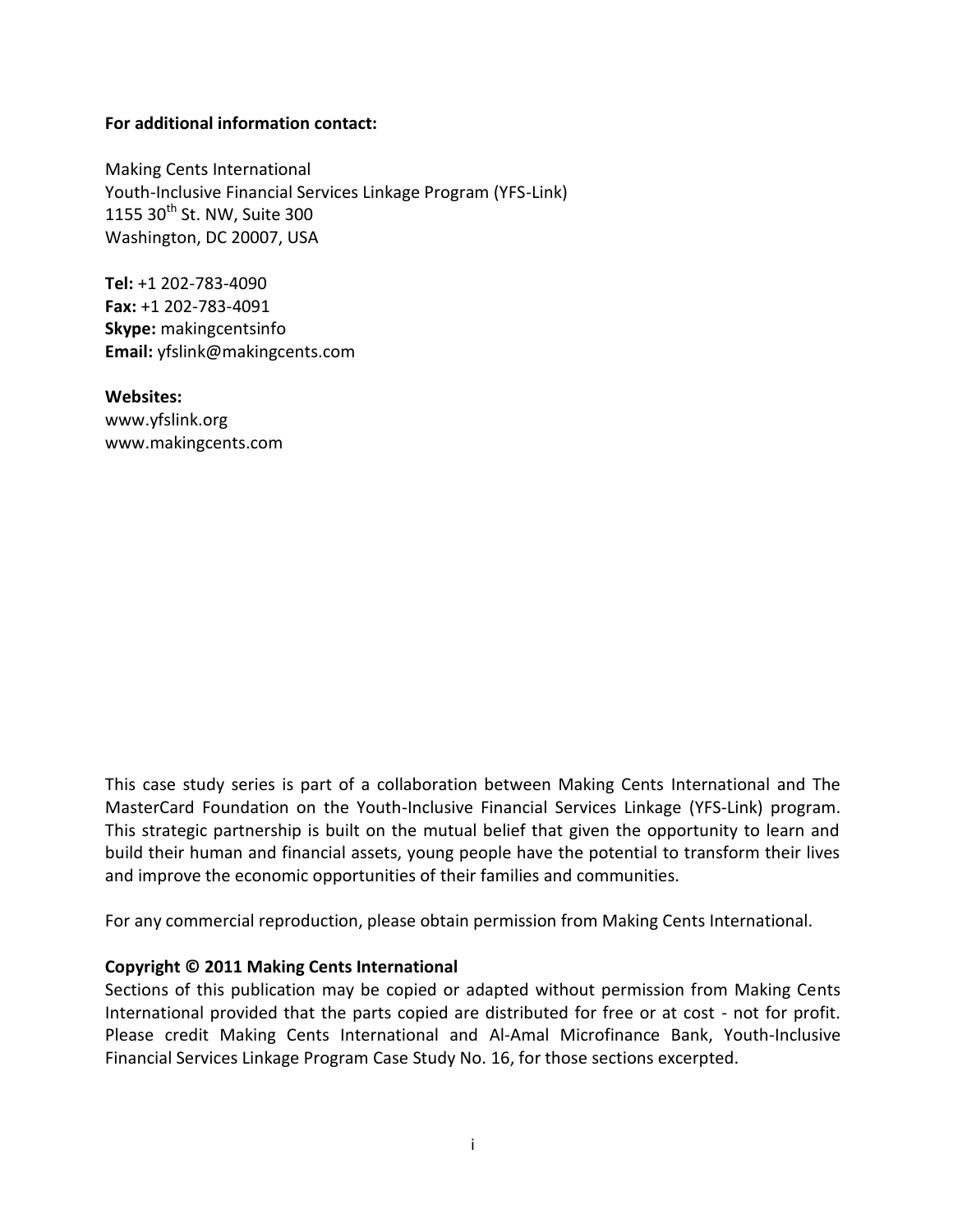### **Abstract**

A pioneer in Islamic microfinance, Al-Amal Microfinance Bank (Al-Amal) was established in October 2008 as the first microfinance bank in Yemen. Dedicated to providing poor microentrepreneurs with access to financial services, Al-Amal targets youth and women with microcredit, savings, and insurance, among other services. To date, Al-Amal has developed two youth-friendly products, Youth Fund (credit) and Child Savers (savings). Through slight adaptations to its product offerings, including collateral requirements and minimum balances, Al-Amal has quickly grown its reach to thousands of Yemeni youth. By the end of 2010, Al-Amal had disbursed 6,317 loans to young entrepreneurs between the ages of 18 and 30 and had opened 8,833 savings accounts for children under the age of 18. In this case study, Al-Amal discusses techniques for providing young people with appropriate financial services, including staff training and youth-friendly marketing and delivery channels.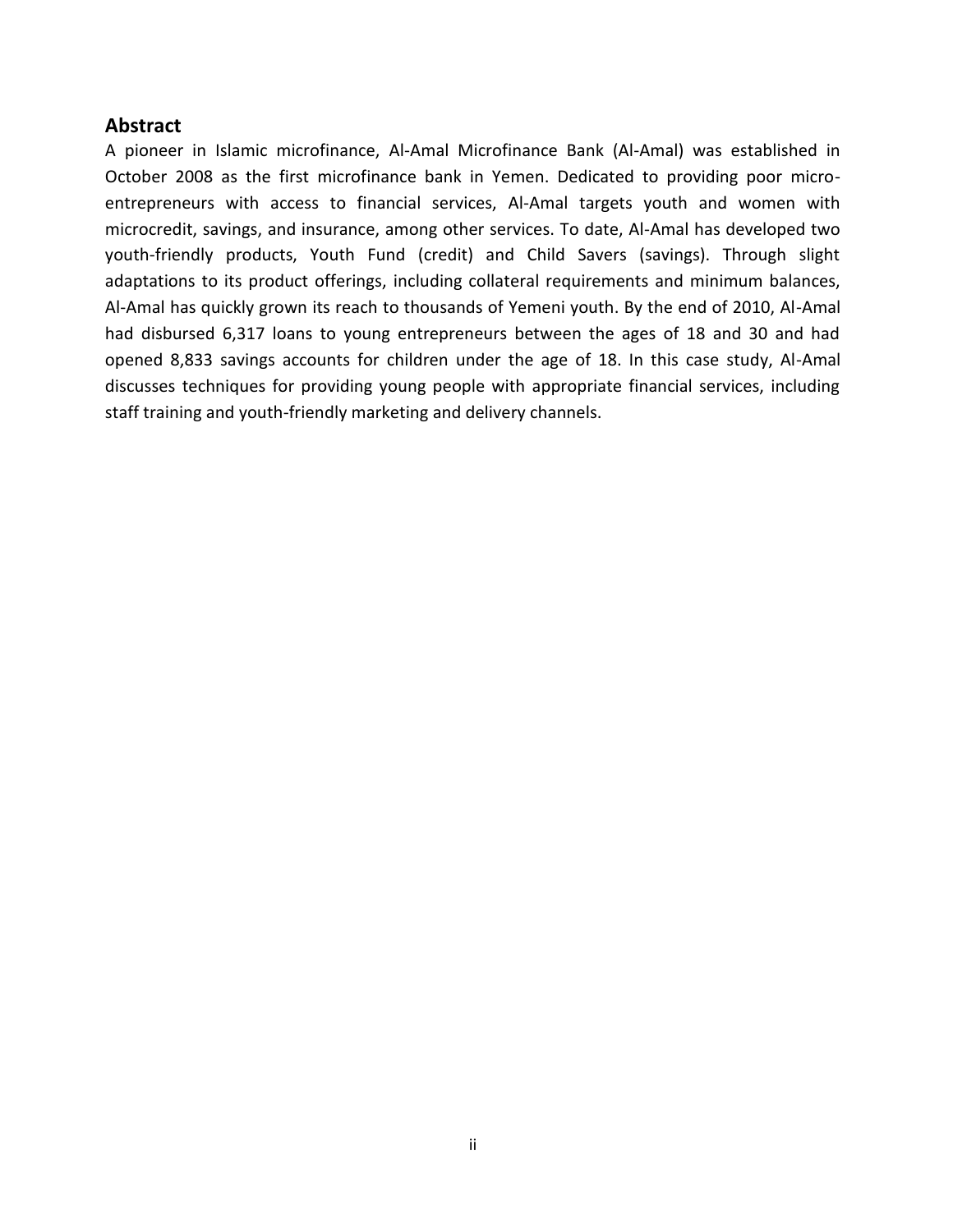### **Background**

Yemen is one of the Arab world's poorest countries. One third of the population suffers from chronic hunger and 40% of the population lives on less than US\$2 per day.<sup>1</sup> The Yemeni government struggles to absorb the annually increasing number of local workforce (39% growth in just nine years) and to generate appropriate job opportunities for different social segments, specifically young people. In 2005, national unemployment rates were estimated to be at 35% for the nation. Today, young people below the age of 25 now comprise 75% of Yemen's population and have an unemployment rate of approximately twice that of adults.<sup>2</sup> This lack of opportunity raises many fears of political and social instability.

Small and micro enterprises are the outlets upon which the government and many development organizations rely to curb poverty and unemployment rates, including among the youth population. These small businesses, both formal and informal, help to absorb the local workforce. However, most young entrepreneurs lack the required financial services necessary to sustain themselves and grow. Currently only 4.2% of Yemen's population has access to financial services.<sup>3</sup> Youth have been historically excluded from the financial sector and, as a result, face limited options for building livelihoods for themselves and their families.

### **I. Making the Case for Youth Financial Services**

Al-Amal Microfinance Bank (Al-Amal) is the first of its kind in the Middle East and North Africa (MENA) region. Founded in 2008, Al-Amal was created based on the principal of financial inclusion for all, particularly for Yemen's unbanked population including young people and women. As part of its institutional charter, Al-Amal specifically targets youth market segments, including young women and men, with tailored financial services.

To do this, Al-Amal entered into a partnership with Silatech, a Qatari institution that works to devise solutions for youth unemployment in the Middle East. Together, these two institutions created the Youth Fund, which aims to provide young women and men ages 18 to 30 with sustainable financial services. In addition to the fund, Silatech also provides entrepreneurship training to youth clients and equips Al-Amal staff to better serve younger clients.

Originally, Al-Amal aimed to reach 800 young people within the first year of the project. Less than a year later, however, Al-Amal had already disbursed 5,200 loans through Youth Fund, 63%

Making Cents International | Al-Amal Microfinance Bank 1

 $\overline{\phantom{a}}$ 

<sup>&</sup>lt;sup>1</sup> UN World Food Program 2010, http://one.wfp.org/appeals/projected needs/documents/2010/OMC.pdf

<sup>&</sup>lt;sup>2</sup> Educational Quality Improvements Program 2008, [http://pdf.usaid.gov/pdf\\_docs/PNADN990.pdf](http://pdf.usaid.gov/pdf_docs/PNADN990.pdf)  $3$  Central Bank of Yemen 2008.

<http://www.centralbank.gov.ye/newslettar.aspx?keyid=47&pid=46&lang=1&cattype=6>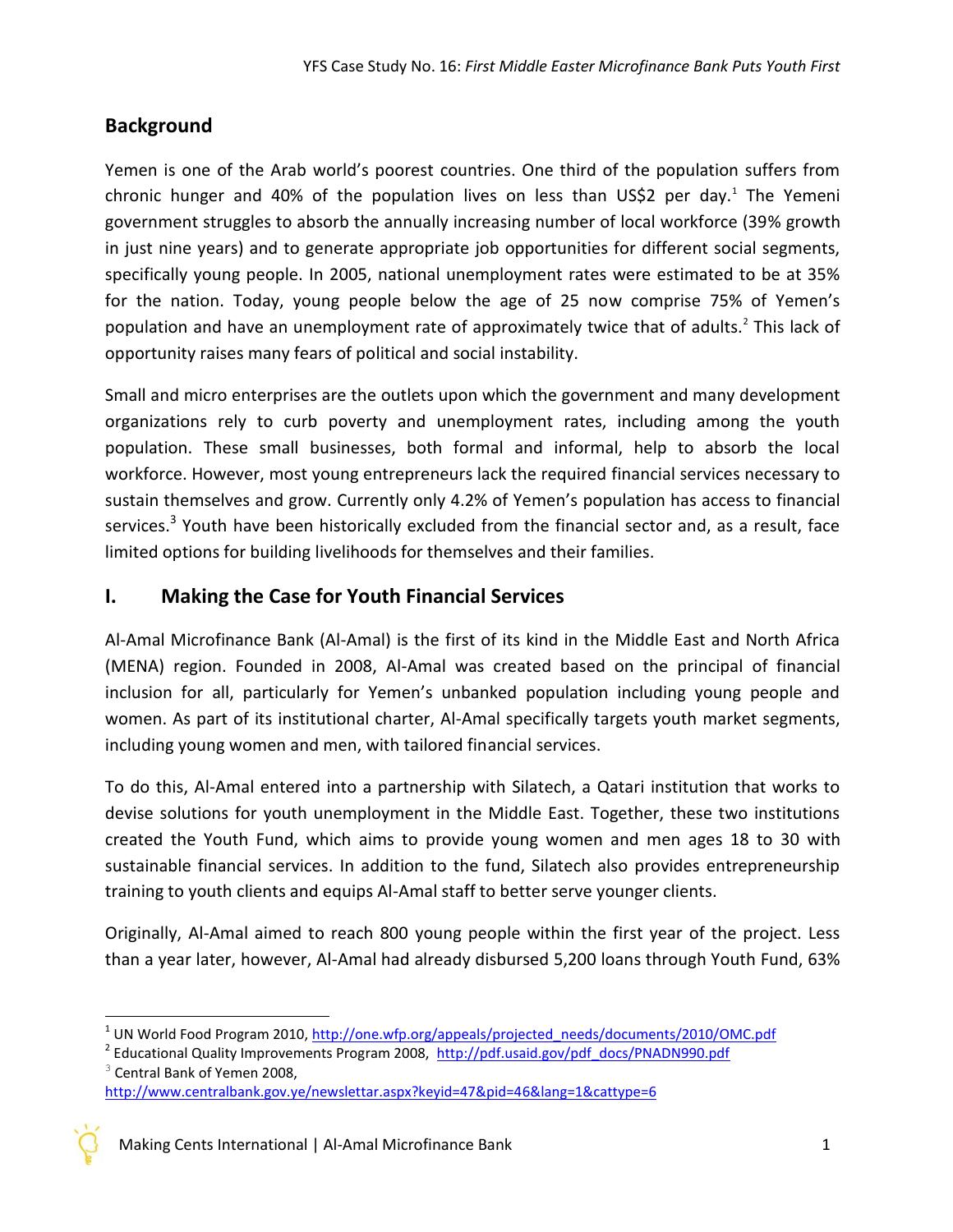of which went to young women. By the end of 2010, Al-Amal had 6,317 youth loan clients (43% of Al-Amal's total loan client base) with a youth loan portfolio of US\$1.3 million.

Al-Amal also developed a voluntary Child Savers account for children under the age of 18. By the end of 2010, Al-Amal had mobilized over US\$31,000 through 6,710 child saving accounts (44% of its total saving accounts). In addition, over 5,000 youth over the age of 18 had opted to open a savings account through the existing Al-Amal [adult] Savings product.

### **II. Youth Products and Services**

Al-Amal has four distinct loan product offerings for its young clients, in addition to youth-friendly savings and insurance (Takaful) products. Recognizing that youth are an unique market segment that require additional support in starting and growing business, Al-Amal has adapted its lending requirements to make loans more accessible to start-up entrepreneurs. Through partnerships with Silatech and other external organizations, Al-Amal offers its youth clients supplemental non-financial services through training courses such as *Entrepreneurship Education – Know about Business for Yemen* and *Khadijah,* a financial education program designed especially for female clients. In preparation for running a business of their own, exiting youth clients are also given the opportunity to participate in training courses on financial management, marketing and sales, and customer service management.

Al-Amal staff are also available to provide youth clients with business consultations, from conducting visibility studies for their business to making simple suggestions regarding business location.

### **III. Youth-Inclusive versus Adult Products**

*Credit***:** All four of Al-Amal's youth loans carry the same terms as those of its adult loan products. The primary differences in product design for youth credit products include the following:

**Startup funding**: Youth loans are available for start-up ventures, whereas adult products require that a business be in operation for a minimum of six months.

**Fewer collateral requirements**: Youth products have fewer collateral requirements, and thus use a solidarity guarantee.

**Identification**: Often Yemeni women and youth under the age of 30 do not have national ID cards, which prevents them from opening bank accounts or accessing loans in many formal financial institutions. Al-Amal accepts alternatives to the national ID, such as a confirmation letter from the local municipaler or a marriage agreement, in the case of women.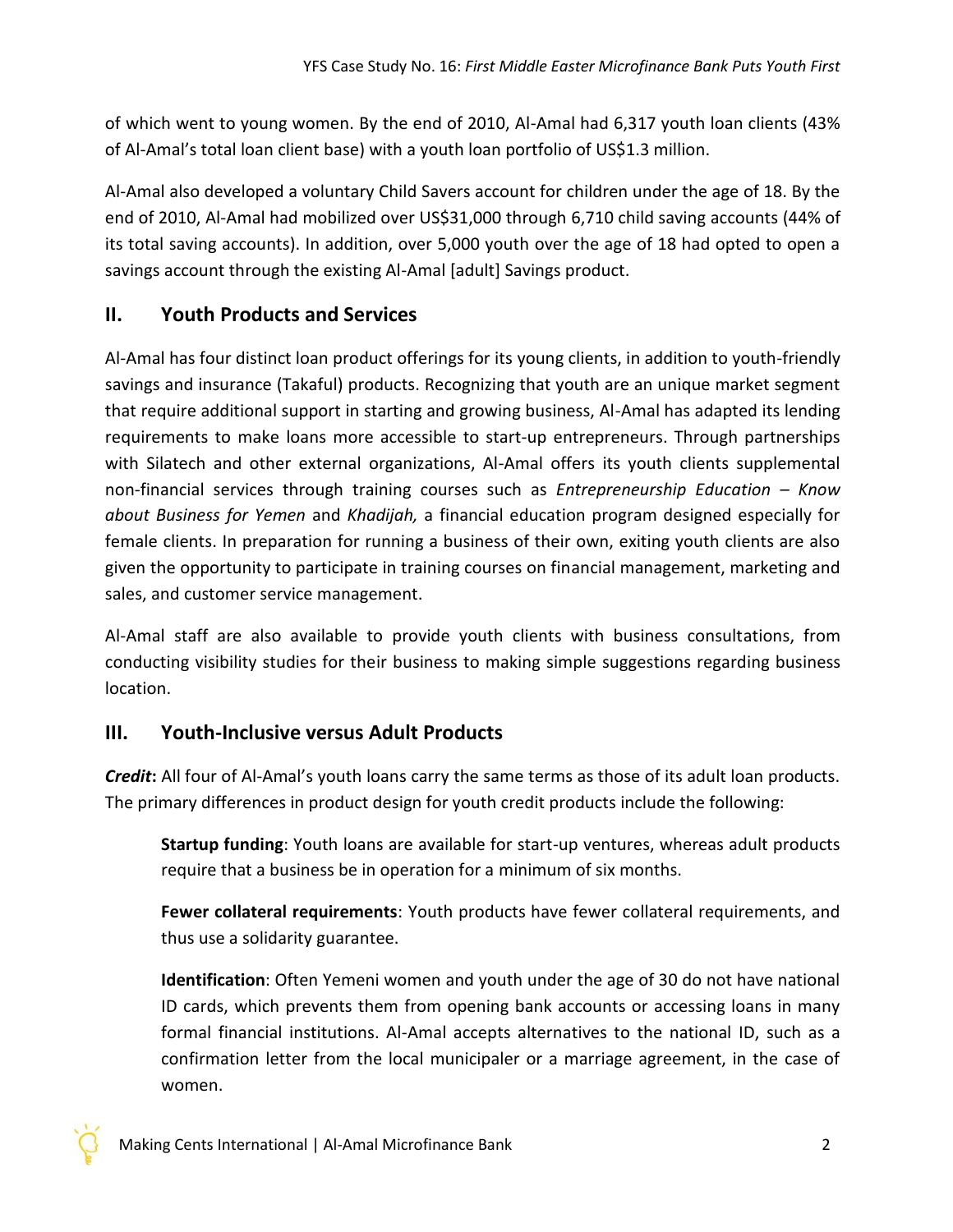**Staffing:** Loan officers who work with Al-Amal's youth portfolio attend an intensive training program on how to serve clients in their homes. Many are also trained in the *Know about Business for Yemen* entrepreneurship course, which equips them to train and mentor their young clients through the business development process.

**Delivery:** Young people, as well as women of all ages, often feel unwelcome in banks and, as a result, do not frequent them. In order to reach these groups, Al-Amal employs 70 female loan officers who visit female and youth clients in their homes, ultimately taking bank services to the clients.

*Savings*: Al-Amal offers four different savings products, including Al-Amal [adult] Savings, Child Savings (<18 years), Time Deposits and Certificates of Deposit. The main difference between the Al-Amal [adult] Savings product and the Child Savings are the following:

**Lower minimum balance:** Child Savings accounts have minimum balance of US\$1, as compared to the Al-Amal [adult] Savers, who have a minimum balance of US\$2.50. The lower minimum balance allows greater access to those under the age of 18.

**Delivery:** In addition to allowing child savers to deposit savings directly at the bank, Al-Amal collaborates with schools so that child savers can make deposits into a moneybox at the school. A bank representative collects the pooled money from the moneybox on a regular basis, decreasing operating costs for the bank without requiring the children to spend resources to travel to and from the bank.

**Marketing:** Al-Amal's Child Savings marketing campaigns also target schools. In addition, bank representatives participate in school events such as graduation ceremonies and half-term celebrations.

*Insurance (Takaful)*: A standard credit-life insurance product is offered to all loan clients, including youth clients. The policy covers the remaining loan balance and provides a cash benefit to clients' families in the event of a client's death. There is no difference in terms for youth and adult clients.

### **IV. Lessons Learned**

### *Marketing and Delivery*

Since opening its doors in 2008, Al-Amal has been challenged to distinguish itself from traditional banks. Because its target clientele, youth and women, traditionally have been excluded from the financial sector, Al-Amal has focused on finding new ways to communicate its message of financial inclusion to these groups. As a result, Al-Amal coined its slogan "The bank of the unbanked." Another marketing challenge is Yemen's low literacy rate, which makes it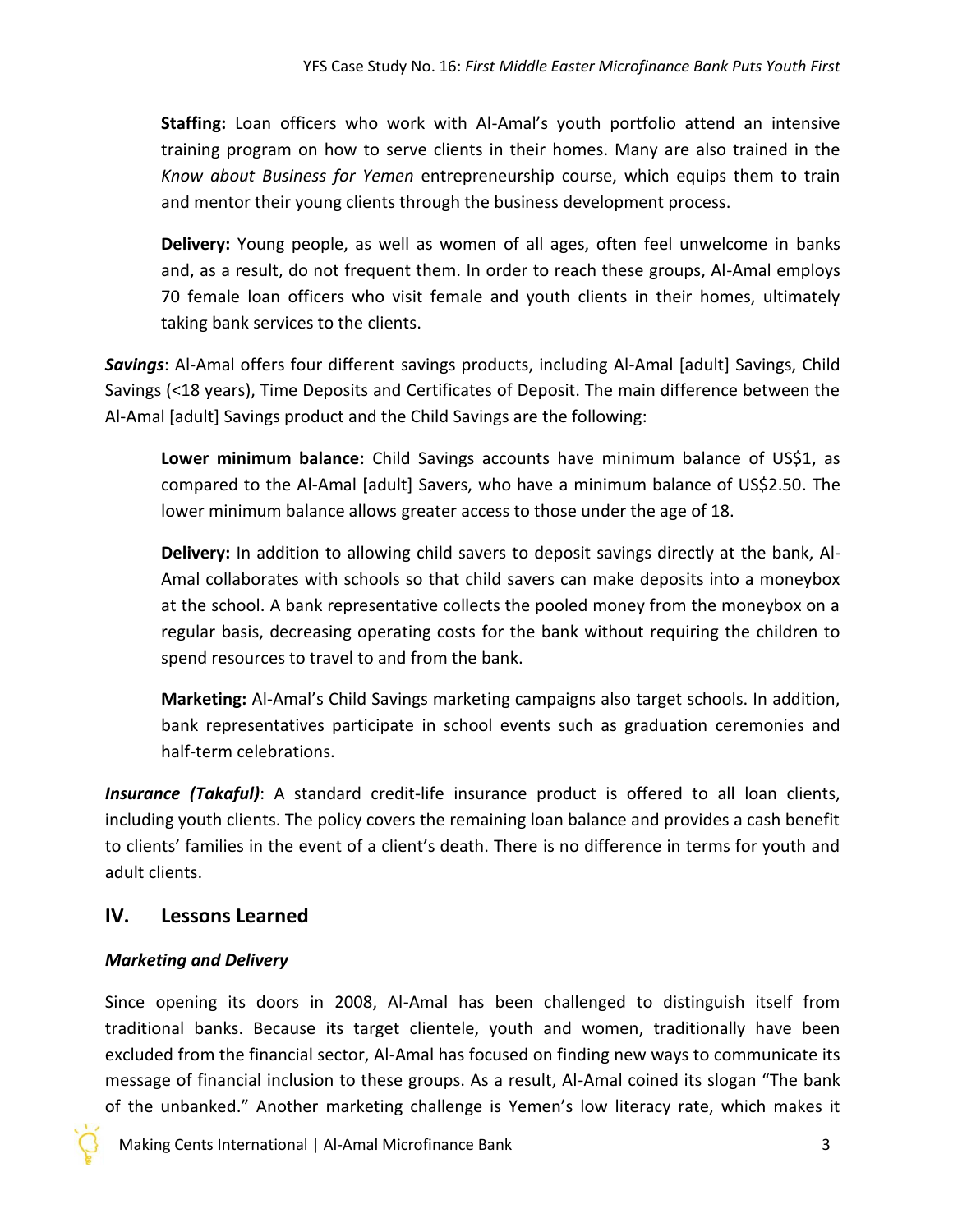difficult to use conventional print marketing materials. Al-Amal uses word-of-mouth as its most effective means of marketing, with loan officers focusing efforts on door-to-door promotion.

In order to effectively reach youth, Al-Amal also targets its marketing campaigns to young peoples' interests, while adapting its services to meet the needs of the youth population. For example, Al-Amal reaches out to youth at universities, where young people often spend time, and has partnered with vocational training institutions, television networks, radio stations, and lottery campaigns. The bank also extended its hours, now operating an 8-hour schedule, in order to accommodate youth's school schedules and other responsibilities. Currently, Al-Amal is exploring ways to decrease transportation costs to youth clients, including through a partnership with the post office, to provide a broader network of locations for young people to bank, while helping to save on operating expenses.

### *Staff training*

Serving young people effectively requires a special set of skills. As a key point to building a strategic relationship with the client, Al-Amal, with the support of Silatech, trains its loan officers to communicate effectively with their young clients and to treat them with dignity and respect. By building youth loan officers' customer service, sales, and marketing skills, Al-Amal strives to acquire young customers' long-term loyalty.

Youth loan officers also receive additional training to equip them to better support youth clients in their businesses. Many youth loan officers are given the opportunity to attend the youth entrepreneurship course that many Al-Amal youth clients participate in. This supplemental training helps staff to relate to the training that many of the youth clients are receiving. For those youth clients who are not able to attend the entrepreneurship training, Al-Amal loan officers assume the responsibility of equipping them with similar skills and information.

### *Performance*

Despite the increased perceived risk in lending to youth, Al-Amal reports a minimal 0.03% portfolio at risk >30 days. The bank attributes this success to a few key factors including tailoring financial services, including marketing and delivery mechanisms, according to the particularities of the youth market; and training staff in how to effectively serve younger clients and manage risk. Table one outlines Al-Amal's performance to date: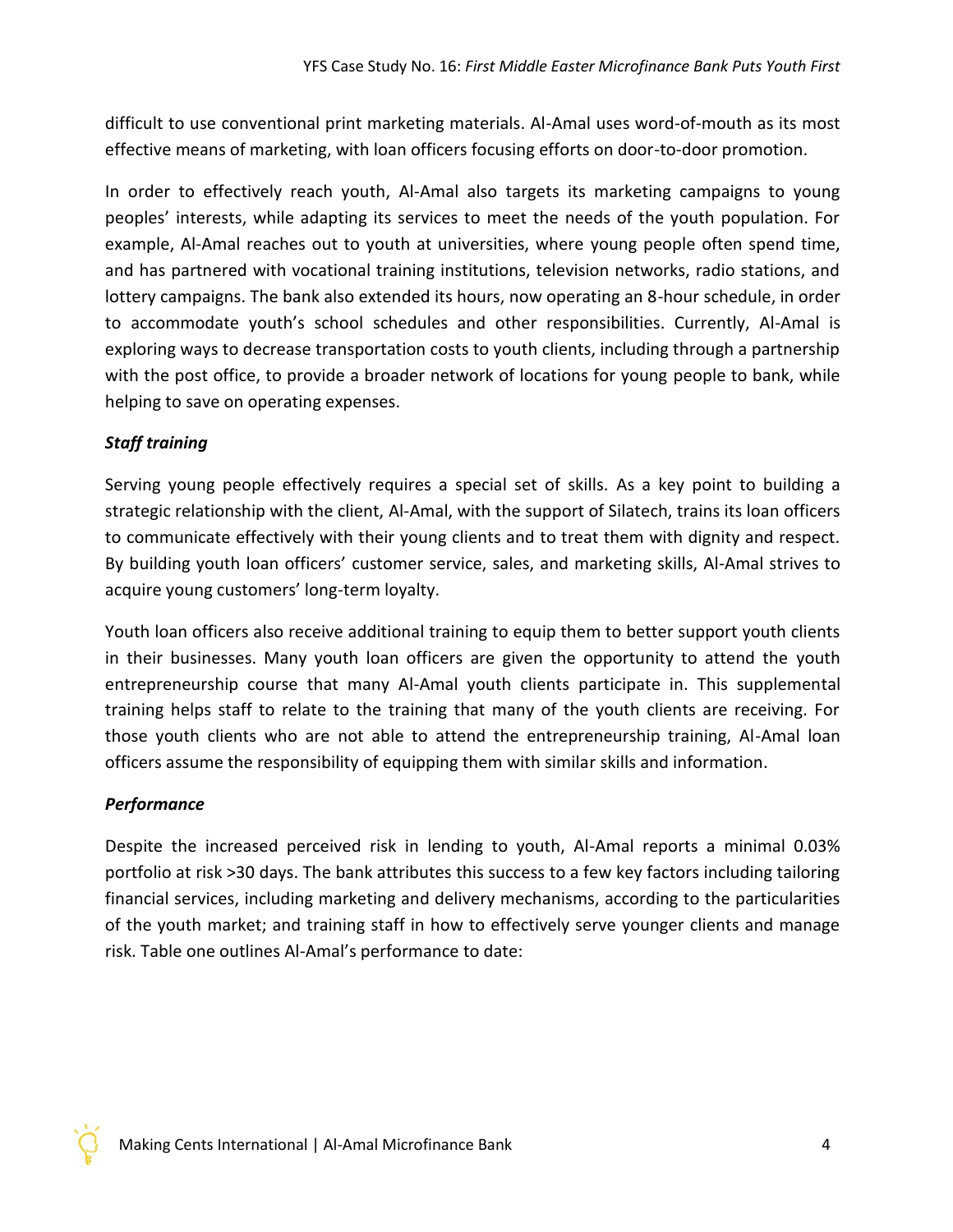| <b>Al-Amal Microfinance Bank</b>                | <b>December</b><br>2010 | <b>Al-Amal Microfinance Bank</b>                   | <b>December</b><br>2010 |
|-------------------------------------------------|-------------------------|----------------------------------------------------|-------------------------|
| Total Loan Portfolio in USD                     | \$4,142,718             | <b>Total Savings Portfolio in USD</b>              | \$604,544               |
| <b>Total Number of Loans</b>                    | 17,565                  | <b>Total Saving Accounts</b>                       | 18,512                  |
| Youth as % of Loan Portfolio<br>(# of accounts) | 36%                     | Youth as % of Savings Portfolio<br>(# of accounts) | 44%                     |
| Youth as % of Loan Portfolio<br>(5)             | 33%                     | Youth as % of Savings Portfolio<br>(\$)            | 15%                     |
| Young Women as % of Loan<br>Portfolio           | 17.6%                   |                                                    |                         |

### **Table 1.**

In 2010, the average Youth Fund loan was US\$220, just 11% smaller than the average non-youth loan (US\$245). A larger difference is seen in the average savings account, with the average Child Saver accumulating a balance of US\$5 in December 2010, as compared to US\$16 for the average Al-Amal [adult] saver. Time Deposit and Certificate of Deposit account holders had significantly higher average balances at the end of the year, at US\$554 and US\$2,071, respectively.

### **V. Next Steps for Al-Amal**

Based on the initial success of Youth Fund and Child Savings and overwhelming demand for financial services from young clients, Al-Amal is poised to continue to deepen its engagement with young clients in 2011. As a key component of their strategic partnership, Al-Amal and Silatech have agreed to the creation of a broad-based technical support facility, the Social Innovation Fund (SIF), which will drive the development and roll-out of a comprehensive set of support services for young clients, including institutional strengthening, and ongoing client support services. Under the SIF, Al-Amal and a consortium of partners have committed to launching a Youth Savings Scheme to complement the existing Child Savings account. Although the account terms have not yet been finalized, they will aim to better enable youth to build assets for personal and/or business use, while building a credit history that will support future economic activities.

Making Cents International | Al-Amal Microfinance Bank 5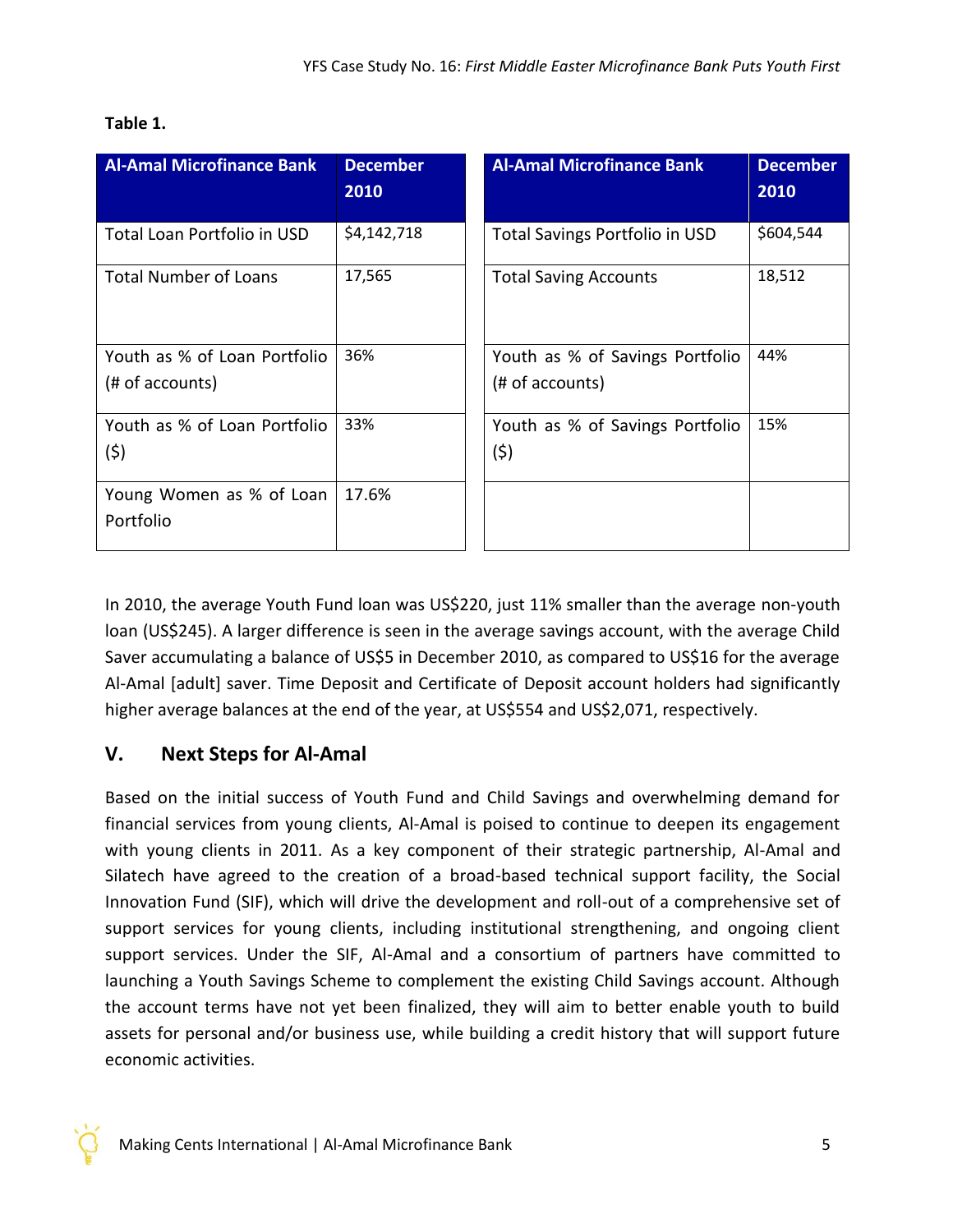Al-Amal continues to explore a number of additional methodologies to increase their youthspecific products and services, including the use of technology such as mobile banking and SMS; partnerships with higher educational institutes; formalizing a graduation scheme; and focusing on significantly disadvantaged groups including orphans.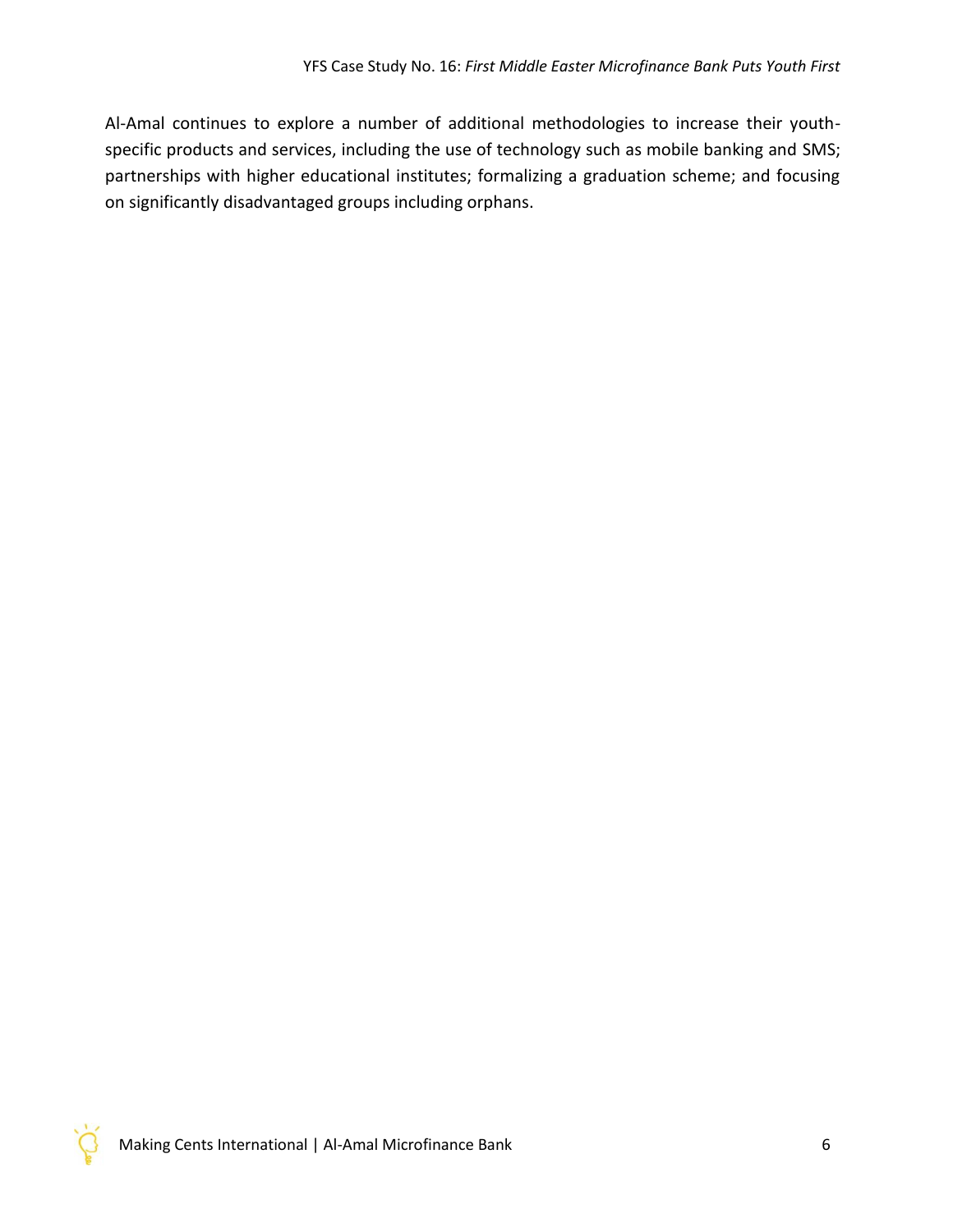### **Annex I: Bibliography of YFS-Link Case Studies Series**

**1. Abeywickrema, C. (2009, September). The role of the Hatton National Bank in creating access to financial services for youth in Sri Lanka. Hatton National Bank. Accessible at: [http://www.makingcents.com/products\\_services/resources.php](http://www.makingcents.com/products_services/resources.php)**

Hatton National Bank (HNB), a prominent commercial bank in Sri Lanka, has been committed to providing financial services in rural areas and to more vulnerable populations for years. More recently, HNB has begun to focus on serving youth in two key ways: 1) establishing Student Banking Centers in schools 2) targeting youth in rural areas in their village microfinance programs to receive both financial and non-financial services. This case study examines key methodologies to effectively serving youth with financial services through a commercial lending model.

#### **2. Ahammed, I. (2009, September). A case study on financial services for street children.Padakhep. Accessible at: [http://www.makingcents.com/products\\_services/resources.php](http://www.makingcents.com/products_services/resources.php)**

Padakhep is a non-government organization (NGO) in Bangladesh that strives to reach street children through an integrated approach. This case study details the innovative "Introduction of Financial Services" program which provides both credit and savings services to Dhaka street kids to encourage them to initiate income generating activities of their own. A key lesson that emerged was that flexible terms and conditions of financial products are essential for working with an extremely vulnerable target population like urban street children.

**3. Austrian, K. &Ngurukie, C. (2009, September). Safe and smart savings products for vulnerable adolescent girls in Kenya & Uganda.Population Council &MicroSave Consulting Ltd. Accessible at**: **[http://www.makingcents.com/products\\_services/resources.php](http://www.makingcents.com/products_services/resources.php)**

This case study details the unique partnership between Population Council, a research-focused NGO, and MicroSave, a consulting firm, to develop and deliver critical financial services to adolescent girls by partnering with four financial institutions in Kenya. This case study shows that by offering girls secure savings products they can mitigate some of the hardships they endure as well as encourage positive savings habits, thereby increasing their economic stability as they transition to adulthood.

#### **4. Chandani, T. &Twamuhabwa, W. (2009, September). A partnership to offer educational loans to nursing students in Uganda.Banyan Global & Equity Bank. Accessible at: [http://www.makingcents.com/products\\_services/resources.php](http://www.makingcents.com/products_services/resources.php)**

Equity Bank-Uganda and Banyan Global have successfully partnered in Uganda to develop an innovative loan product that links workforce development in the health sector with microfinance. This case study describes the key elements of success of their pilot to bring education loans to aspiring nurses between the ages of 17 and 24. Equity Bank proves that by approaching youth who are formally affiliated with a training institution can be critical to alleviating risk, gaining trust and achieving market share.

### **5. Kashfi, F. (2009, September). Youth financial services: The case of BRAC and the adolescent girls of Bangladesh. BRAC. Accessible at:**

**<http://www.cyesnetwork.org/sites/default/files/Case%20Study%20on%20BRAC%20and%20Youth.pdf>**

Ten years after beginning adolescent-focused initiatives in Bangladesh, BRAC realized that financial independence can play a key role in empowering adolescent girls further. This case study focuses on the Employment and Livelihood for Adolescents (ELA), which offers both credit and savings services to adolescent girls. Findings indicate that using a holistic approach to financial service delivery customized to the needs of adolescents will equip the girls to invest better and take higher loans on average.

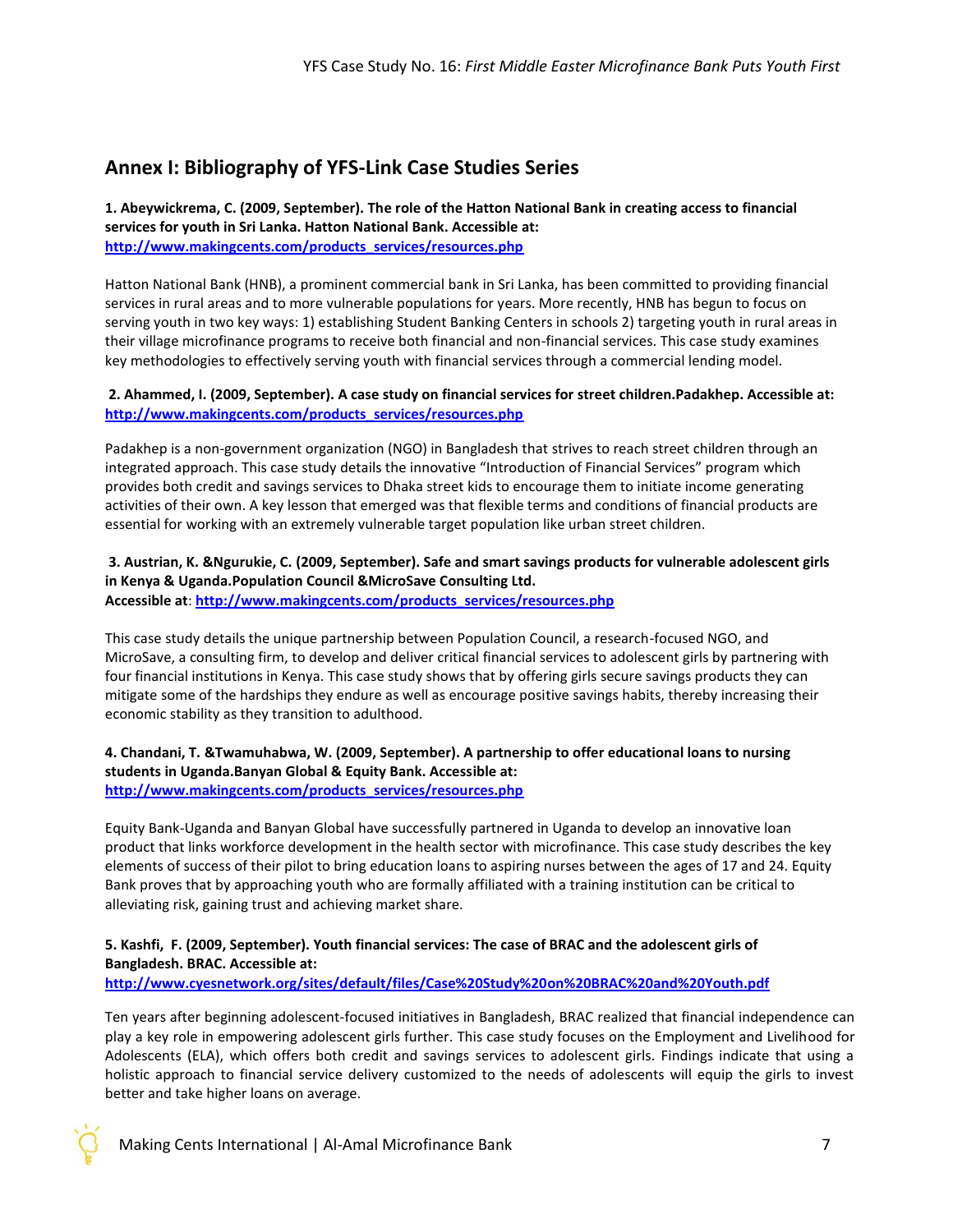#### **6. Gepaya, L.Y. (2009, September). Youth inclusive financial services: Marketing and delivery is what matters. Panabo Multi-Purpose Cooperative. Accessible at[:http://www.makingcents.com/products\\_services/resources.php](http://www.makingcents.com/products_services/resources.php)**

The Panabo Multi-Purpose Cooperative (PMPC) is a cooperative based in the Philippines and a part of the global World Council of Credit Unions (WOCCU) network. This case study describes how PMPC discovered that partnerships with schools can be an effective form of growing membership, promoting a culture of savings at a young age, and delivering much-needed financial services to underserved youth populations.

**7. Harnest, J. & Neilson, E. (2009, September). Microfinance and "the next generation" The FINCA Aflatoun curriculum implemented in an MFI setting. Finca Peru &Aflatoun. Accessible at: [http://www.makingcents.com/products\\_services/resources.php](http://www.makingcents.com/products_services/resources.php)**

Aflatoun, an organization committed to social development and financial literacy for children between the ages of 6-14, has begun partnering with select microfinance institutions (MFIs) to offer its curricula to clients' children. This case study discusses Aflatoun's work with FINCA Peru detailing the strengths, weaknesses, opportunities and challenges associated with implementing Aflatoun curricula in a non-formal school setting with children of microfinance beneficiaries. Findings from this project indicate that children who consistently attend classes have demonstrated a strong willingness to save.

#### **8. Denomy, J. (2009, September). MEDA works with youth: YouthInvest. Mennonite Economic Development Associates. Accessible at[:http://www.makingcents.com/products\\_services/resources.php](http://www.makingcents.com/products_services/resources.php)**

This case study provides an overview of MEDA's work on increasing youth access to financial services, particularly through YouthInvest in Egypt and Morocco. Detailed in this case study, YouthInvest was designed with a strong market research component, the results of which are crucial to designing successful financial and non-financial services for youth.

#### **9. Massie, J. (2009, September). Using innovative partnerships and market research to link financial education and savings products for girls.MicroFinance Opportunities. Accessible at[:http://www.makingcents.com/products\\_services/resources.php](http://www.makingcents.com/products_services/resources.php)**

Microfinance Opportunities working with Savings and Economic Empowerment grantees to develop financial literacy modules that will be closely linked to their savings products. For the first time, market research is informing both the design of financial education and financial products for young women. This effort is carried out through innovative partnerships between MFO, youth service organizations, and financial institutions. This case study provides an overview of these partnerships and how they conduct market research, the integral role of these results in designing of appropriate savings products for youth.

#### **10. Nazneen, S. (2009, September). Save the Children's youth financial services: Adolescent girls project. Save the Children. Accessible at: [http://www.makingcents.com/products\\_services/resources.php](http://www.makingcents.com/products_services/resources.php)**

This case study describes the KishoreeKontha (Adolescent Girls' Voices) Project implemented by Save the Children in 5 sub-districts of southern Bangladesh. The goal of this intervention is to link savings schemes with other nonfinancial services, such as health and education, to allow rural adolescent girls to build their human, social and economic assets. Additionally, this case study details how Save the Children dealt with traditional gender roles, as adolescent girls are not decision-makers, through intense community outreach and sensitization.

#### **11. Cilimkovic, S. &Jahic, S. (2009, September). Youth inclusive financial services: A case study from Bosnia. Partner Microcredit Foundation. Accessible at[: http://www.makingcents.com/products\\_services/resources.php](http://www.makingcents.com/products_services/resources.php)**

Partner Microcredit Foundation is a non-profit microfinance institution in Bosnia Herzogovina that recently piloted a youth loan product. The goal of this youth program was toincrease self-employment opportunities for young people in Bosnia and Herzegovina by providing access to loan capital in addition to market-oriented business training and